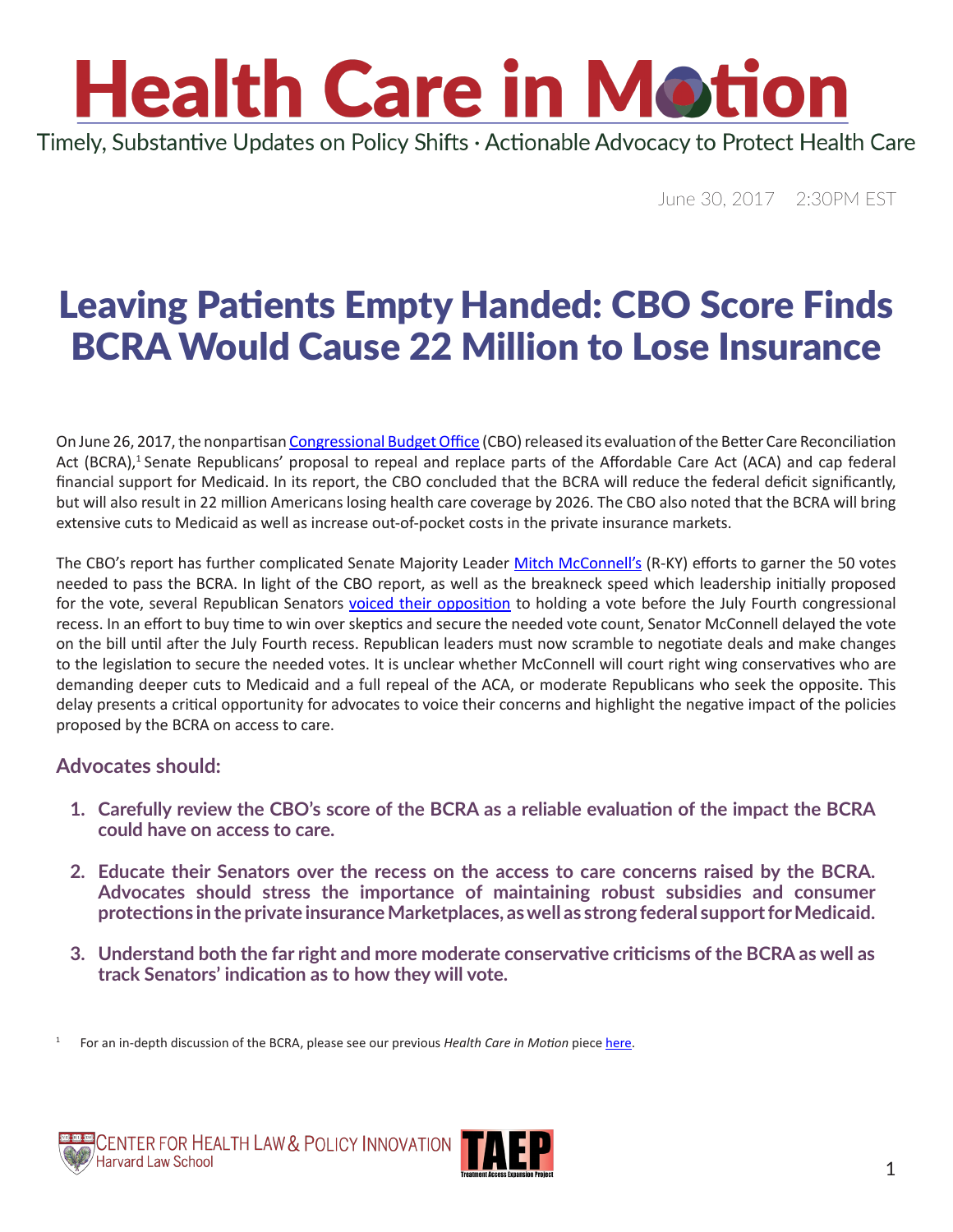#### **CBO Projects Massive Coverage Losses and Skyrocketing Out-of-Pocket Costs under the BCRA**

As expected, this week brought the release of the CBO's "[score](https://www.cbo.gov/system/files/115th-congress-2017-2018/costestimate/52849-hr1628senate.pdf)" of the BCRA. The CBO is a nonpartisan agency charged with providing budget and economic information to Congress.<sup>2</sup> Its role is to provide Congress with objective, nonpartisan, timely analyses to allow Congress to make informed economic and budgetary decisions on programs funded by the federal budget, and to provide estimates required by the congressional budget process. The CBO evaluates the potential impact of proposed legislation, but does not make policy recommendations. As such, the CBO's report is a reliable non-partisan evaluation on how the BCRA will impact health insurance coverage, Medicaid, and access to care.

In its report, the CBO estimates that the BCRA will reduce the federal deficit by \$321 billion between 2017 and 2026. However, these savings will come at a significant cost to access to care. The CBO notes that by 2026, 22 million fewer Americans will have health care coverage as a result of the BCRA. In 2018, the number of uninsured individuals would rise by 15 million, increasing to 19 million by 2020 and 22 million by 2026. The CBO notes that these coverage losses will be felt disproportionately among older and lower-income Americans. Because people living with chronic illnesses and disabilities tend to be older and lower-income, this means that the coverage losses will likely be felt disproportionately among these communities as well.

#### **A Private Insurance Market with More Expensive and Less Robust Coverage**

With respect to affordability in the private market, the CBO's report estimates that premiums in the individual insurance markets will be lower under the BCRA than if the ACA was maintained as is. However, most Marketplace enrollees would face significantly higher out-of-pocket costs and net premiums after taking into account the BCRA's premium subsidies. The CBO notes that this is largely because the BCRA eliminates the ACA's cost-sharing subsidies and because the average premium subsidy provided would be significantly lower than the average subsidy under the ACA.

Further, the CBO notes that the BCRA's premiums subsidies are designed to provide financial support to purchase a "benchmark" plan that covers fewer health care expenses than the benchmark plan consumers could purchase using the ACA's subsidies. As a result, the CBO estimates that the average overall costs associated with the benchmark plan, including the monthly premium and out-of-pocket costs, will add up to a significant percentage of income for low-income individuals under the BCRA.

As a result, the CBO predicts that few low-income Americans would purchase any plan despite being eligible for tax credits, as the plans they could afford to purchase would not provide any meaningful access to care. In an illustrative example, the CBO notes that, under the ACA, a 40-year-old individual whose income is 175% of the Federal Poverty Level could pay a net annual premium of \$1,700 for a plan that covers about 87% of their health care expenses. Under the BCRA, this same individual would pay a net annual premium of \$1,600, but only for a plan that covers 58% of his or her health care expenses. As a result, the rise in his or her out-of-pocket costs in the form of deductibles, copayments, and coinsurance would far outweigh the modest reduction in net premium.

2 For an in-depth discussion of the role of the CBO, please see our previous *Health Care in Motion* piece [here](http://www.chlpi.org/wp-content/uploads/2013/12/Health-Care-in-Motion_03_14_2017.pdf).



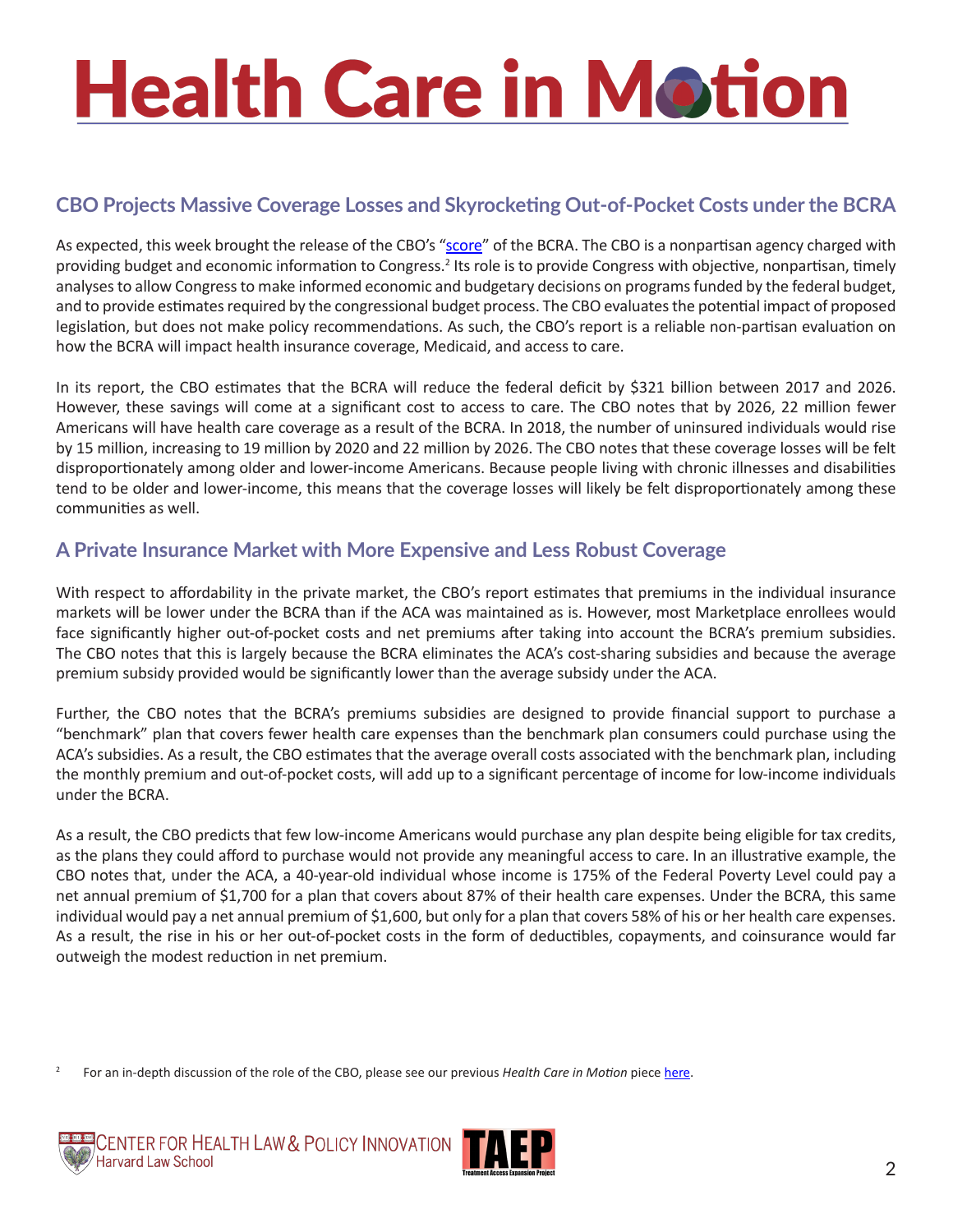These reduced financial supports are particularly concerning for lower-income individuals living with chronic illnesses and disabilities who may have no options for health care coverage other than purchasing coverage through the Marketplaces. Reducing the generosity of the subsidies, the generosity of the plans they are meant to cover, and removing the cost-sharing subsidies will mean that individuals who rely on regular access to care may be forced to forego necessary services and treatment, as the out-of-pocket costs associated with utilizing them will be financially infeasible.

Additionally, the CBO's report estimates that states encompassing about half of the total U.S. population would take advantage of the BCRA's expansion of Section 1332 waivers<sup>3</sup>, mainly to weaken the ACA's Essential Health Benefits (EHB) requirement. While the CBO estimates that this may reduce premiums as plans would be allowed to include fewer services, people living in states adopting these waivers could experience substantial increases in out-of-pocket costs for excluded services. The CBO notes that services like maternity care, mental health care, rehabilitative and habilitative treatments, and expensive prescription drugs are likely to be excluded from EHBs in states obtaining waivers. Due to the increases in out-ofpocket costs, individuals who need access to these services in states adopting waivers would either have to pay substantially more than under the ACA, or do without the services entirely. This is especially concerning for those with the greatest health care needs, such as those living with chronic conditions and disabilities, as these individuals rely on affordable access to services that states would likely eliminate from the EHB requirement.

#### **Massive Cuts to Medicaid**

The CBO estimates that the BCRA will drive \$772 billion in cuts to federal financial support for Medicaid over the next ten years by converting the program to a per capita cap in 2020 and by eliminating the enhanced support provided to the Medicaid expansion population. Indeed, while the CBO estimates that Medicaid spending would be 26% lower in 2026 relative to current law, a [supplemental report](https://www.cbo.gov/system/files/115th-congress-2017-2018/reports/52859-medicaid.pdf) issued on June 29 notes that this would increase to about 35% by 2036. As a result, the CBO estimates that states would react to these cuts by eliminating optional services and reducing enrollment in the program. Because Medicaid is the [primary provider](http://www.kff.org/health-reform/issue-brief/the-affordable-care-acts-impact-on-medicaid-eligibility-enrollment-and-benefits-for-people-with-disabilities/) of [optional services](https://www.thearc.org/document.doc?id=4645) for individuals living with disabilities, states will be forced to make hard choices about the level of care they can continue to provide to these individuals absent adequate federal financing.

While individuals who would lose Medicaid coverage under the BCRA would instead receive premium subsidies, because of the high cost of those premiums and the substantial out-of-pocket costs, most of these individuals would be unable to afford insurance in the Marketplaces. As a result of these changes, the CBO estimates that 15 million fewer Americans would receive health coverage through Medicaid. While the report only provides estimates up through 2026, the CBO notes that beginning in 2025, when the BCRA's growth rate for federal funding is reduced even below the House bill's insufficient level, Medicaid enrollment will continue to fall as the gap between states' health spending and federal support widens further.

#### **The First of Many Anticipated Amendments**

Even before the CBO score was released, Republicans were already making legislative tweaks to the BCRA. Republican leadership in the Senate released an [amendment](https://www.budget.senate.gov/bettercare) to the BCRA aimed at promoting continuous insurance coverage. The

3 For a discussion of the 1332 waiver process under the ACA, please see our previous *Health Care in Motion* piece [here](http://www.chlpi.org/wp-content/uploads/2013/12/HCIM_06_19_2017.pdf).



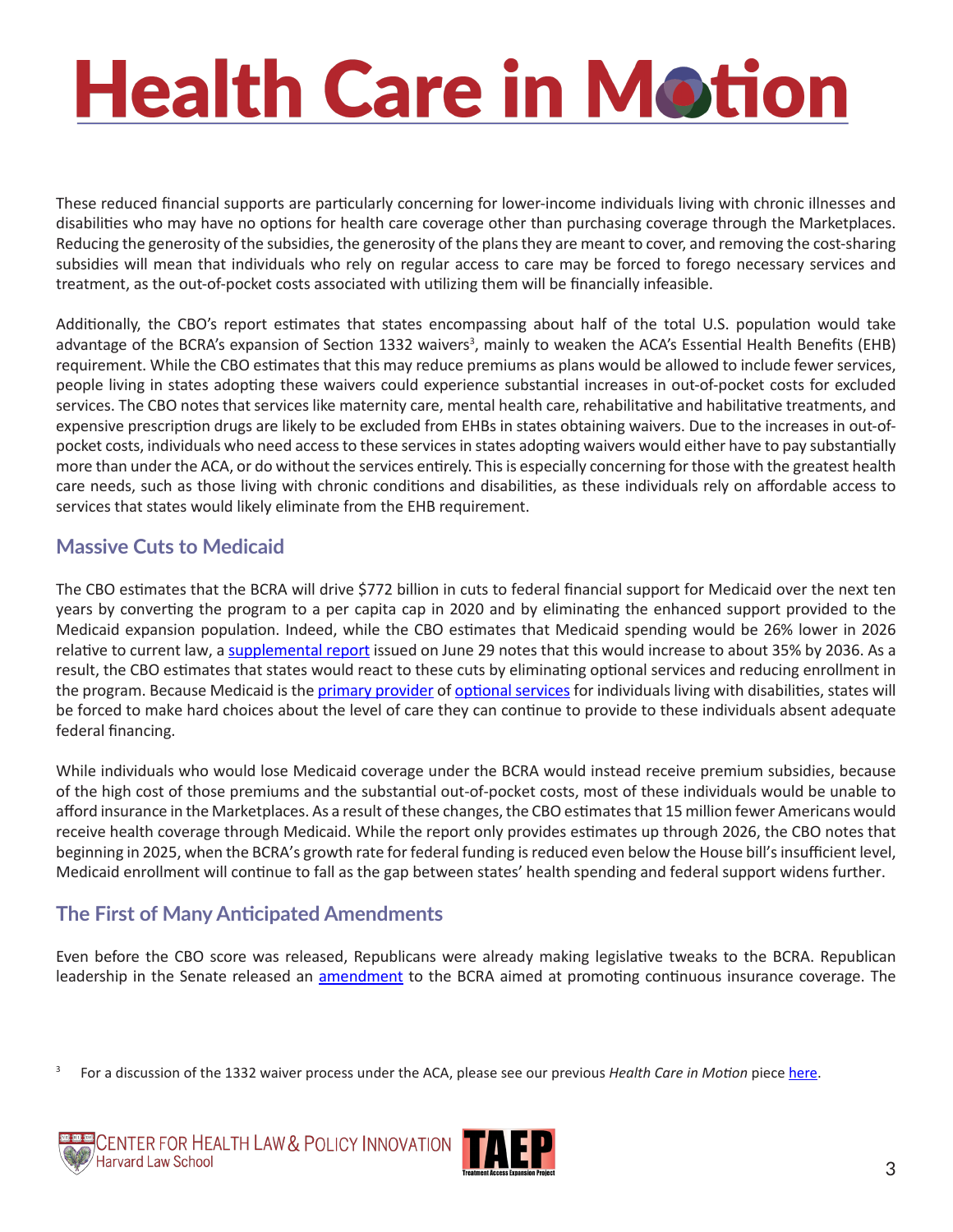amendment would require insurers to impose a six-month waiting period before effectuating coverage for individuals who cannot demonstrate that they did not have a break in coverage greater than 63 days during the last year. This amendment is intended to encourage people to purchase insurance in lieu of the individual mandates that Republicans long to repeal.

This approach to encouraging coverage is concerning, particularly for people living with chronic illnesses and disabilities. Individuals living with serious conditions or disabilities, such as HIV, cancer, and mental illness are more likely to experience gaps in health care coverage due to changes in employment status, financial security, and other circumstances related to periods of illness or intensive treatment that may leave them unable to work or afford the cost of coverage. The BCRA would penalize these individuals for lapses in coverage and force them to wait for six months to gain access to affordable treatment. Vulnerable populations faced with this scenario will find themselves locked out of coverage when they need it most. This will cause greater reliance on costlier, late-stage interventions such as emergency rooms visits, negatively impacting both the health of these individuals as well as the cost of care overall as hospitals pass on the cost of uncompensated care to the broader health system.

#### **State of Play: An Uncertain Path, But Risks Remain**

The BCRA has faced a lukewarm reception in the Senate. While Majority Leader Mitch McConnell initially planned to bring the BCRA before the Senate for a vote just days after the text of the bill was released, several Senators quickly voiced their [discontent](http://www.politico.com/story/2017/06/27/senate-obamacare-repeal-republicans-240023) with the bill and with the compressed timeline. Some conservatives fault the bill for not repealing the ACA in full and for not going further with Medicaid cuts. Moderates, meanwhile, posit that some ACA insurance protections should stay and that the Medicaid cuts are too severe. As Republicans can only afford to lose two votes in order to prevail on their bill, McConnell must somehow secure the votes of one group in his party without losing too many votes from other groups. In an effort to buy time to thread this political needle, McConnell announced that a potential vote on the BCRA would be delayed until after the July Fourth congressional recess.

Further complicating the debate, due to Senate rules regarding reconciliation—the process Republicans are utilizing to pass the BCRA with no Democratic votes—the BCRA must save at least as much money as the House bill, the American Health Care Act (AHCA). The CBO estimated that the AHCA would produce \$119 billion in savings, whereas the BCRA would reduce the federal deficit by \$321 billion, leaving McConnell with over \$200 billion that can be used to fund legislative tweaks aimed at securing votes from reluctant Senators.

As such, there is likely to be substantial negotiations throughout the July Fourth recess, as McConnell attempts to find legislative tweaks to garner the 50 votes needed for passage. It is unclear, however, whether he seeks to appease moderates or conservatives. If revived, the Senate is likely to vote on the BCRA shortly after they return from recess on July 10th. Already, McConnell is expected to add [\\$45 million](http://www.politico.com/story/2017/06/29/opioids-cash-senate-health-bill-240071) in funding to address the opioid crisis in an effort to win over moderate votes. Even if moderates do secure some deals to reduce Medicaid cuts or preserve consumer protections, it is likely that these changes will not negate the underlying fact that the BCRA will significantly undermine access to care, particularly for vulnerable and lower income populations.